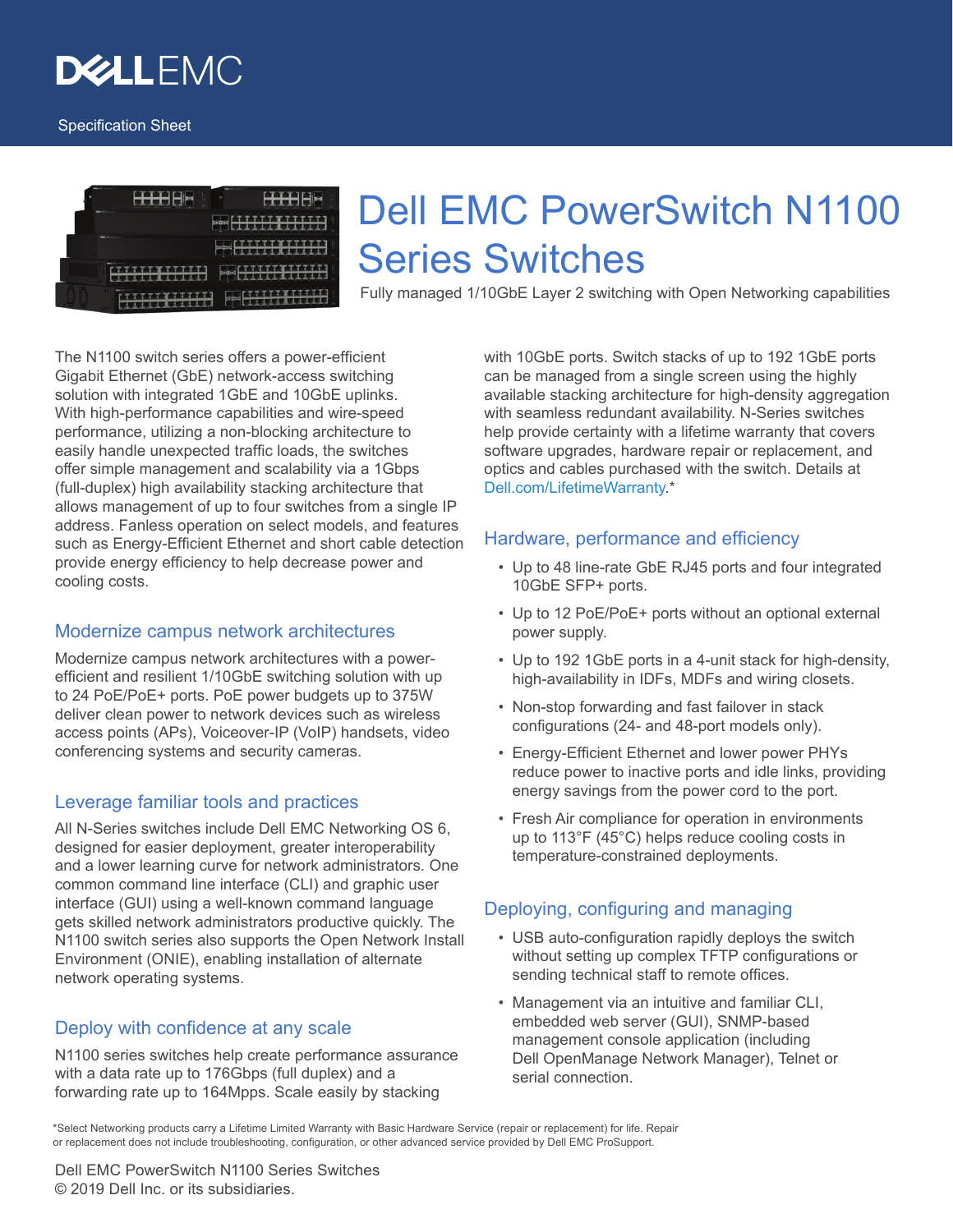- Deploy, monitor and troubleshoot via integration with HiveManager cloud or on-premise management
- Private VLAN extensions and Private VLAN Edge support.
- AAA authorization, TACACS+ accounting and RADIUS support for comprehensive secure access support.
- Authentication tiering allows network administrators to tier port authentication methods such as 802.1x, MAC Authentication
- Bypass and Captive Portal in priority order so that a single port can provide flexible access and security.
- Remote Switch Port Analyzer (RSPAN) monitors ports across a Layer 2 domain without costly dedicated network taps.

| <b>Product</b>    | <b>Description</b>                                                                                                                                                                                                                                                                                                                                                                                                                                                                                                                                                                                                                                                                                                                                                                                                                                                                              |
|-------------------|-------------------------------------------------------------------------------------------------------------------------------------------------------------------------------------------------------------------------------------------------------------------------------------------------------------------------------------------------------------------------------------------------------------------------------------------------------------------------------------------------------------------------------------------------------------------------------------------------------------------------------------------------------------------------------------------------------------------------------------------------------------------------------------------------------------------------------------------------------------------------------------------------|
| N1100 series      | N1108T-ON: 8x 10/100/1000Mbps half/full duplex RJ45 ports, 2x GbE RJ45 and 2x GbE SFP<br>interfaces, 1 RU half-width form factor, fanless operation<br>N1108EP-ON: 8x 10/100/1000Mbps half/full duplex ports, 2x GbE RJ45 and 2x GbE SFP interfaces,<br>8xPoE/PoE+, 137W PoE power budget RJ45, FastPoE, Perpetual PoE, 1 RU half-width<br>N1124T-ON: 24x 10/100/1000Mbps half/full duplex RJ45 ports, 4x SFP/SFP+ 1/10GbE ports, 1 RU<br>switch form factor, fanless operation<br>N1124P-ON: 24x 10/100/1000Mbps half/full duplex ports, 4x SFP/SFP+ 1/10GbE ports,<br>12xPoE/PoE+ ports 190W PoE power budget, 1 RU switch form factor<br>N1148T-ON: 48x 10/100/1000Mbps half/full duplex RJ45 ports, 4x SFP+ 10GbE ports, 1 RU, fanless<br>N1148P-ON: 48x 10/100/1000Mbps half/full duplex ports, 4x SFP/SFP+ 1/10GbE ports, 24xPoE/<br>PoE+, 375W PoE power budget, 1 RU switch form factor |
| Power cords       | C13 to NEMA 5-15, 3M<br>C13 to C14, 2M<br>C15 to NEMA 5-15, 2M (C15 for PoE N-Series only)                                                                                                                                                                                                                                                                                                                                                                                                                                                                                                                                                                                                                                                                                                                                                                                                      |
| Optics (optional) | Transceiver, SFP, 1000BASE-T<br>Transceiver, SFP, 1000BASE-SX, 850nm wavelength, up to 550m reach<br>Transceiver, SFP, 1000BASE-LX, 1310nm wavelength, up to 10km reach<br>Transceiver, SFP, 1000BASE-ZX, 1550nm wavelength, up to 80km reach<br>Transceiver, SFP+, 10GbE, SR, 850nm wavelength, up to 300m reach<br>Transceiver, SFP+, 10GbE, LR, 1310nm wavelength, up to 10km reach<br>Transceiver, SFP+, 10GbE, ER, 1550nm wavelength, up to 40km reach                                                                                                                                                                                                                                                                                                                                                                                                                                     |
| Cables (optional) | Dell Networking cable, SFP+ to SFP+, 10GbE, copper twinax direct                                                                                                                                                                                                                                                                                                                                                                                                                                                                                                                                                                                                                                                                                                                                                                                                                                |

# Technical specifications

#### **Physical**

4x integrated front 10GbE SFP+ dedicated ports, 2x 10GbE can be used as stacking ports (24 and 48-port models), 2x 1GbE SFP links (8 port models)

USB (Type A) port for configuration via USB flash drive

Auto-negotiation for speed and flow control Auto MDI/MDIX, port mirroring

Flow-based port mirroring

Broadcast storm control

Energy-Efficient Ethernet per port settings

Redundant variable speed fans

Air flow: I/O to power supply; Pass through POE (N1108EP-ON)

External power adapter: 137W of POE power (N1108EP-ON)

Integrated power supply: 24W AC N1108T-ON);40W AC (N1124T-ON); 250W AC (N1124P-ON);

60W AC (N1148T-ON); 500W AC (N1148P-ON)

Micro USB Console port (Micro USB to USB cable included)

Dual firmware images on-board

Switching engine model: Store and forward;

2 Dell EMC PowerSwitch N1100 Series Switches © 2019 Dell Inc. or its subsidiaries.

### **Chassis**

Size (H x W x D) in inches: N1108T-ON, N1108EP-ON: 1.62 x 8.23 x 8.86 N1124T-ON, N1124P-ON, N1148T-ON, N1148PON: 1.75 x 17 x 10 N1108EP-ON 280W PS 1.69x3.94x7.87

Approximate weight: N1108EP-ON 4lbs, 1.81kg N1108T-ON 3.54lbs, 1.61kg N1124T-ON 6.72lbs, 3.05kg N1124P-ON 8.33lbs, 3.78kg N1148T-ON 8.33lbs, 3.78kg N1148P-ON 9.19lbs, 4.17kg

N1108EP-ON 280W PowerSupply 2.0lbs, 0.91kg Rack mounting kit with 2 mounting

brackets, bolts and cage nuts 1RU tray to accommodate two half rack width switches (kit includes L-brackets for 800mm deep rack/ cabinet)

#### **Environmental**

Power supply efficiency: 80% or better in all operating modes

Max. thermal output (BTU/hr): 66.53 (N1108EP-ON), 35.72 (N1108T-ON), 65.85 (N1124T-ON), 851.66 (N1124P-ON), 102.98 (N1148T-ON), 1566.15 (N1148P-ON)

Power consumption max (watts) 19.51 (N1108EP-ON), 10.47 (N1108T-ON), 19.3 (N1124T-ON), 249.6 (N1124P-ON), 30.18 (N1148T-ON), 459 (N1148P-ON)

Operating temperature: 32° to 113°F (0° to 45°C) (N1108EP-ON, N1108T-ON, N1124T-ON, N1124P-ON, N1148T-ON, N1148P-ON) Operating humidity: 95% Storage temperature: –40° to 149°F (–40° to 65°C) Storage relative humidity: 85%

#### **Performance**

MAC addresses: 16K Switch fabric capacity: 24Gbps (N1108T-ON and N1108EP-ON), 128Gbps (N1124T-ON and N1124P-ON), 176Gbps (N1148T-ON and N1148P-ON)

Forwarding rate:18MppsN1108T-ON andN1108EP-ON), 96Mpps (N1124T-ON and N1124P-ON), 132Mpps (N1148T-ON and N1148P-ON)

Link aggregation: 64 LAG groups, 144 dynamic ports per stack, 8 member ports per LAG Queues per port: 8 Line-rate Layer 2 switching: All (non-blocking) Flash memory: 1GB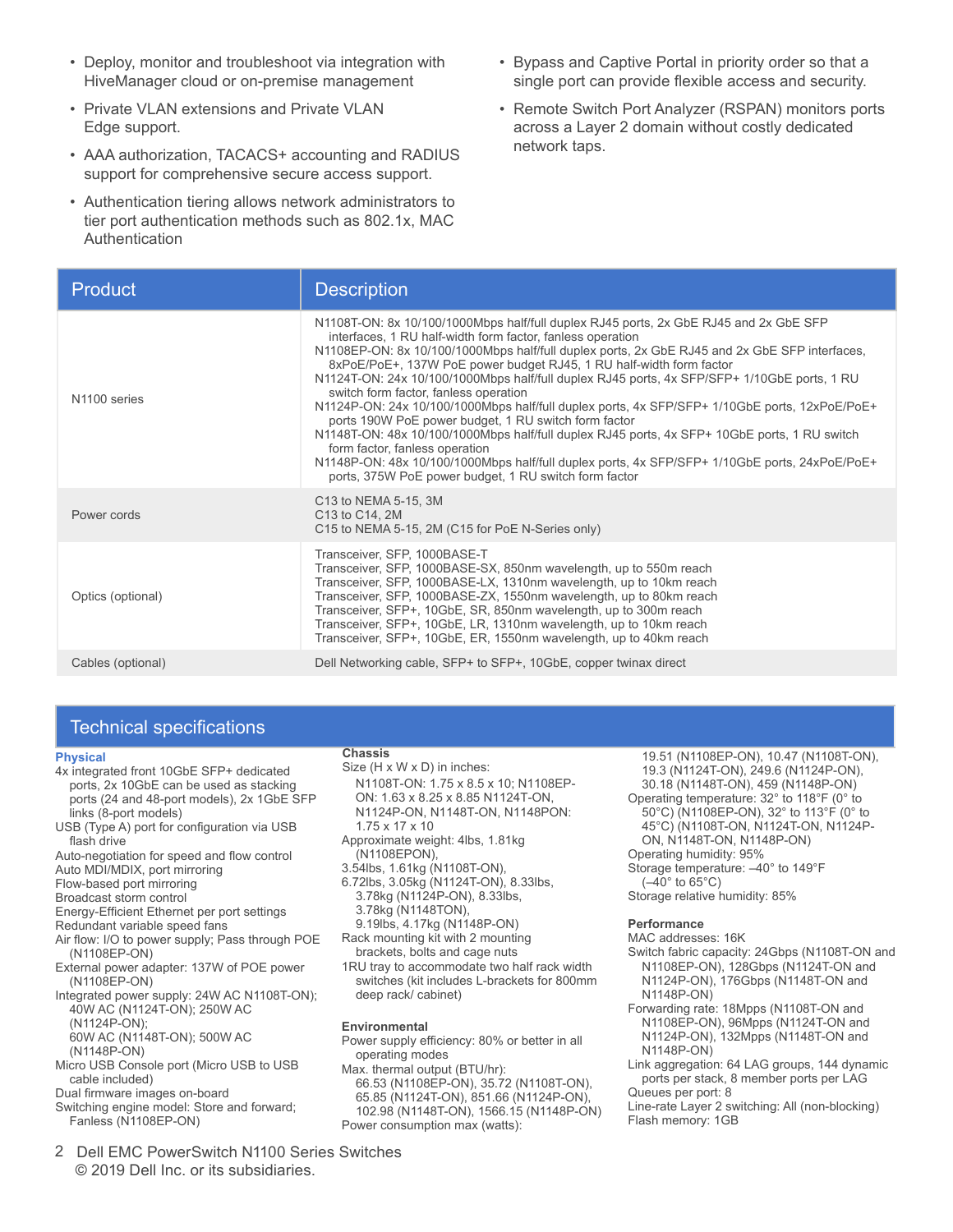# Technical specifications

| Packet buffer memory: 1.5MB (N1108T-ON and<br>N1108EP-ON), 2MB (N1124T-ON and<br>N1124PON), 4MB (N1148T-ON and<br>N1148P-ON)<br>CPU memory: 1GB<br>VLANs supported: 512<br>Protocol-based VLANs: Supported<br>ARP entries: 2,048 (IPv4)/512 (IPv6)<br>NDP entries: 400<br>Access control lists (ACL): Supported<br>MAC and IP-based ACLs: Supported<br>Time-controlled ACLs: Supported<br>Max ACL rules (system-wide): 4K<br>Max configurable rules per list: 1023<br>Max ACL rules per interface and direction<br>(IPv4/L2): 1023<br>Max ACL rules per interface and direction (IPv6):<br>1021 ing/253 egr<br>Max ACL logging rules (system-wide): 128<br>Max number of ACLs: 100<br>Max VLAN interfaces with ACLs applied: 24 |
|---------------------------------------------------------------------------------------------------------------------------------------------------------------------------------------------------------------------------------------------------------------------------------------------------------------------------------------------------------------------------------------------------------------------------------------------------------------------------------------------------------------------------------------------------------------------------------------------------------------------------------------------------------------------------------------------------------------------------------|
|                                                                                                                                                                                                                                                                                                                                                                                                                                                                                                                                                                                                                                                                                                                                 |
| <b>IEEE Compliance</b><br>802.1AB LLDP                                                                                                                                                                                                                                                                                                                                                                                                                                                                                                                                                                                                                                                                                          |
| <b>Dell Voice VLAN</b>                                                                                                                                                                                                                                                                                                                                                                                                                                                                                                                                                                                                                                                                                                          |
| Dell ISDP (inter-operates with devices                                                                                                                                                                                                                                                                                                                                                                                                                                                                                                                                                                                                                                                                                          |
| running CDP)<br>802.1D Bridging, Spanning Tree                                                                                                                                                                                                                                                                                                                                                                                                                                                                                                                                                                                                                                                                                  |
| 802.1p Ethernet Priority (User Provisioning                                                                                                                                                                                                                                                                                                                                                                                                                                                                                                                                                                                                                                                                                     |
| and Mapping)                                                                                                                                                                                                                                                                                                                                                                                                                                                                                                                                                                                                                                                                                                                    |
| Dell Adjustable WRR and Strict Queue                                                                                                                                                                                                                                                                                                                                                                                                                                                                                                                                                                                                                                                                                            |
| Scheduling                                                                                                                                                                                                                                                                                                                                                                                                                                                                                                                                                                                                                                                                                                                      |
| 802.1Q VLAN Tagging, Double VLAN Tagging,<br><b>GVRP</b>                                                                                                                                                                                                                                                                                                                                                                                                                                                                                                                                                                                                                                                                        |
| 802.1S<br>Multiple Spanning Tree (MSTP)                                                                                                                                                                                                                                                                                                                                                                                                                                                                                                                                                                                                                                                                                         |
| Protocol-based VLANs<br>802.1v                                                                                                                                                                                                                                                                                                                                                                                                                                                                                                                                                                                                                                                                                                  |
| 802.1W<br>Rapid Spanning Tree (RSTP)                                                                                                                                                                                                                                                                                                                                                                                                                                                                                                                                                                                                                                                                                            |
| Dell RSTP-Per VLAN (compatible with Cisco's<br>RPVST+)                                                                                                                                                                                                                                                                                                                                                                                                                                                                                                                                                                                                                                                                          |
| Dell Spanning tree optional features: STP root                                                                                                                                                                                                                                                                                                                                                                                                                                                                                                                                                                                                                                                                                  |
| guard, BPDU guard, BPDU filtering                                                                                                                                                                                                                                                                                                                                                                                                                                                                                                                                                                                                                                                                                               |
| 802.1X<br>Network Access Control, Auto VLAN                                                                                                                                                                                                                                                                                                                                                                                                                                                                                                                                                                                                                                                                                     |
| 802.2<br>Logical Link Control                                                                                                                                                                                                                                                                                                                                                                                                                                                                                                                                                                                                                                                                                                   |
| 802.3<br>10BASE-T<br>802.3ab<br>Gigabit Ethernet (1000BASE-T)                                                                                                                                                                                                                                                                                                                                                                                                                                                                                                                                                                                                                                                                   |
| 802.3ac<br>Frame Extensions for VLAN Tagging                                                                                                                                                                                                                                                                                                                                                                                                                                                                                                                                                                                                                                                                                    |
| 802.3ad<br>Link Aggregation with LACP                                                                                                                                                                                                                                                                                                                                                                                                                                                                                                                                                                                                                                                                                           |
| 802.3ae<br>10 Gigabit Ethernet (10GBASE-X)                                                                                                                                                                                                                                                                                                                                                                                                                                                                                                                                                                                                                                                                                      |
| 802.3af<br>PoE (N1108EP-ON, N1124P-ON,<br>N1148P-ON)                                                                                                                                                                                                                                                                                                                                                                                                                                                                                                                                                                                                                                                                            |
| PoE+ (N1108EP-ON, N1124P-ON,<br>802.3at                                                                                                                                                                                                                                                                                                                                                                                                                                                                                                                                                                                                                                                                                         |
| N1148P-ON)                                                                                                                                                                                                                                                                                                                                                                                                                                                                                                                                                                                                                                                                                                                      |
| 802.3AX<br><b>LAG Load Balancing</b>                                                                                                                                                                                                                                                                                                                                                                                                                                                                                                                                                                                                                                                                                            |
| 802.3az<br>Energy Efficient Ethernet (EEE)                                                                                                                                                                                                                                                                                                                                                                                                                                                                                                                                                                                                                                                                                      |
| 802.3u<br>Fast Ethernet (100BASE-TX) on<br><b>Management Ports</b>                                                                                                                                                                                                                                                                                                                                                                                                                                                                                                                                                                                                                                                              |
| 802.3x<br><b>Flow Control</b>                                                                                                                                                                                                                                                                                                                                                                                                                                                                                                                                                                                                                                                                                                   |
| 802.3z<br>Gigabit Ethernet (1000BASE-X)                                                                                                                                                                                                                                                                                                                                                                                                                                                                                                                                                                                                                                                                                         |
| <b>ANSI</b><br>LLDP-MED (TIA-1057)                                                                                                                                                                                                                                                                                                                                                                                                                                                                                                                                                                                                                                                                                              |
| <b>MTU</b><br>9,216 bytes                                                                                                                                                                                                                                                                                                                                                                                                                                                                                                                                                                                                                                                                                                       |
|                                                                                                                                                                                                                                                                                                                                                                                                                                                                                                                                                                                                                                                                                                                                 |

#### **RFC compliance and additional features General Internet protocols**

General Internet protocols are supported. For a detailed list, please contact your Dell EMC representative.

#### **General IPv4 protocols**

General IPv4 protocols are supported. For a detailed list, please contact your Dell EMC representative.

| representative.                   | <b>General IPv6 protocols</b><br>General IPv6 protocols are supported. For a<br>detailed list, please contact your Dell EMC |
|-----------------------------------|-----------------------------------------------------------------------------------------------------------------------------|
| <b>Multicast</b><br>2932 IPv4 MIB | 4541 IGMP v1/v2/v3<br>Snooping and Querier                                                                                  |
| Management                        | IEEE 802.1ag draft 8.1-Connectivity Fault                                                                                   |
| <b>Quality of service</b>         |                                                                                                                             |
| 2474                              | DiffServ Field                                                                                                              |
| 2475                              | <b>DiffServ Architecture</b>                                                                                                |
| 2597                              | <b>Assured Fwd PHB</b>                                                                                                      |
| Dell                              | L4 Trusted Mode (TCP/UDP)                                                                                                   |
| Dell                              | UDLD                                                                                                                        |
| Dell                              | Flow Based QoS Services Mode                                                                                                |
| Dell                              | (IPv4/IPv6)<br>Port Based QoS Services Mode                                                                                 |
|                                   |                                                                                                                             |
|                                   | <b>Network management and security</b>                                                                                      |
| 1155                              | SMI <sub>v1</sub>                                                                                                           |
| 1157                              | SNMP <sub>v1</sub>                                                                                                          |
| 1212                              | <b>Concise MIB Definitions</b>                                                                                              |
| 1213                              | MIB-II                                                                                                                      |
| 1215                              | <b>SNMP Traps</b>                                                                                                           |
| 1286                              | <b>Bridge MIB</b>                                                                                                           |
| 1442                              | SMI <sub>v2</sub>                                                                                                           |
| 1451                              | Manager-to-Manager MIB                                                                                                      |
| 1492                              | TACACS+                                                                                                                     |
| 1493                              | Managed Objects for Bridges MIB                                                                                             |
| 1573                              | <b>Evolution of Interfaces</b>                                                                                              |
| 1612                              | <b>DNS Resolver MIB Extensions</b>                                                                                          |
| 1643                              | Ethernet-like MIB                                                                                                           |
| 1757                              | RMON MIB                                                                                                                    |
| 1867                              | HTML/2.0 Forms with File                                                                                                    |
|                                   | <b>Upload Extensions</b>                                                                                                    |
| 1901                              | Community-based SNMPv2                                                                                                      |
| 1907                              | SNMP <sub>v2</sub> MIB                                                                                                      |
| 1908                              | Coexistence Between SNMPv1/v2                                                                                               |
| 2011                              | IP MIB                                                                                                                      |
| 2012                              | TCP MIB                                                                                                                     |
| 2013                              | UDP MIB                                                                                                                     |
| 2068                              | <b>HTTP/1.1</b>                                                                                                             |
| 2096                              | IP Forwarding Table MIB                                                                                                     |
| 2233                              | Interfaces Group using SMIv2                                                                                                |
| 2246                              | TLS v1                                                                                                                      |
| 2271<br>2295                      | <b>SNMP Framework MIB</b>                                                                                                   |
| 2296                              | <b>Transport Content Negotiation</b><br><b>Remote Variant Selection</b>                                                     |
|                                   | <b>AES Ciphersuites for TLS</b>                                                                                             |
| 2346<br>2576                      | Coexistence Between SNMPv1/v2/v3                                                                                            |
| 2578                              | SMIv2                                                                                                                       |
| 2579                              | <b>Textual Conventions for SMIv2</b>                                                                                        |
| 2580                              | Conformance Statements for SMIv2                                                                                            |
| 2613                              | RMON MIB                                                                                                                    |
| 2618                              | <b>RADIUS Authentication MIB</b>                                                                                            |
| 2620                              | RADIUS Accounting MIB                                                                                                       |
| 2665                              | Ethernet-like Interfaces MIB                                                                                                |
| 2674                              | <b>Extended Bridge MIB</b>                                                                                                  |
| 2737                              | <b>ENTITY MIB</b>                                                                                                           |
| 2818                              | <b>HTTP over TLS</b>                                                                                                        |
| 2819                              | RMON MIB (groups 1, 2, 3, 9)                                                                                                |
| 2863                              | Interfaces MIB                                                                                                              |
| 2865                              | <b>RADIUS</b>                                                                                                               |
| 2866                              | RADIUS Accounting                                                                                                           |

- 2868 RADIUS Attributes for Tunnel Prot.
- 2869 RADIUS Extensions<br>3410 Internet Standard Mo Internet Standard Mgmt.
	- Framework
- 3411 SNMP Management Framework
- 3412 Message Processing and Dispatching<br>3413 SNMP Applications 3413 SNMP Applications<br>3414 User-based security 3414 User-based security model<br>3415 View-based control model 3415 View-based control model<br>3416 SNMPv2 3416 SNMPv2<br>3418 SNMP MI 3418 SNMP MIB<br>3577 RMON MIB 3577 RMON MIB<br>3580 802.1X with 3580 802.1X with RADIUS<br>3737 Registry of RMOM M 3737 Registry of RMOM MIB<br>4086 Randomness Requirem 4086 Randomness Requirements 4113 UDP MIB<br>4251 SSHv2 P 4251 SSHv2 Protocol<br>4252 SSHv2 Authentic SSHv2 Authentication 4253 SSHv2 Transport<br>4254 SSHv2 Connectio 4254 SSHv2 Connection Protocol<br>4419 SSHv2 Transport Laver Prot 4419 SSHv2 Transport Layer Protocol<br>4521 LDAP Extensions 4521 LDAP Extensions<br>4716 SECSH Public Ke SECSH Public Key File Format 6101 SSL<br>Dell Fnte Enterprise MIB supporting routing features draft-ietfhubmib- etherifmibv3- 00.txt (Obsoletes RFC 2665) Dell LAG MIB Support for 802.3ad Functionality Dell sflow version 1.3 draft 5<br>Dell 802 1x Monitor Mode Dell 802.1x Monitor Mode<br>Dell Custom Login Banner Dell Custom Login Banners<br>
Dell Dynamic ARP Inspection Dell Dynamic ARP Inspection<br>Dell IP Address Filtering Dell IP Address Filtering<br>Dell Tiered Authenticatio Dell Tiered Authentication<br>
Dell RSPAN Dell RSPAN<br>Dell Python
- Dell Python Scripting<br>
Dell Support Assist Support Assist

#### **Regulatory, environment and other compliance**

**Safety and emissions** Australia/New Zealand: ACMA RCM Class A Canada: ICES Class A; cUL China: CCC Class A; NAL Europe: CE Class A Japan: VCCI Class A USA: FCC Class A; NRTL UL; FDA 21 CFR 1040.10 and 1040.11 Eurasia Customs Union: EAC Germany: GS mark Product meets EMC and safety standards in many countries inclusive of USA, Canada, EU, Japan, China. For more country-specific regulatory information and approvals, please see your Dell representative.

#### **Immunity**

EN 61000-4-5: Surge

#### **RoHS**

Product meets RoHS compliance standards in many countries inclusive of USA, EU, China, and India. For more country-specific RoHS compliance information, please see your Dell EMC representative. EU WEEE EU Battery Directive REACH

#### **Energy**

Japan: JEL Certifications (available or coming soon) Available with US Trade Agreements Act (TAA) compliance. N-Series products have the necessary features to support a PCI-compliant network topology.

3 Dell EMC PowerSwitch N1100 Series Switches © 2019 Dell Inc. or its subsidiaries.